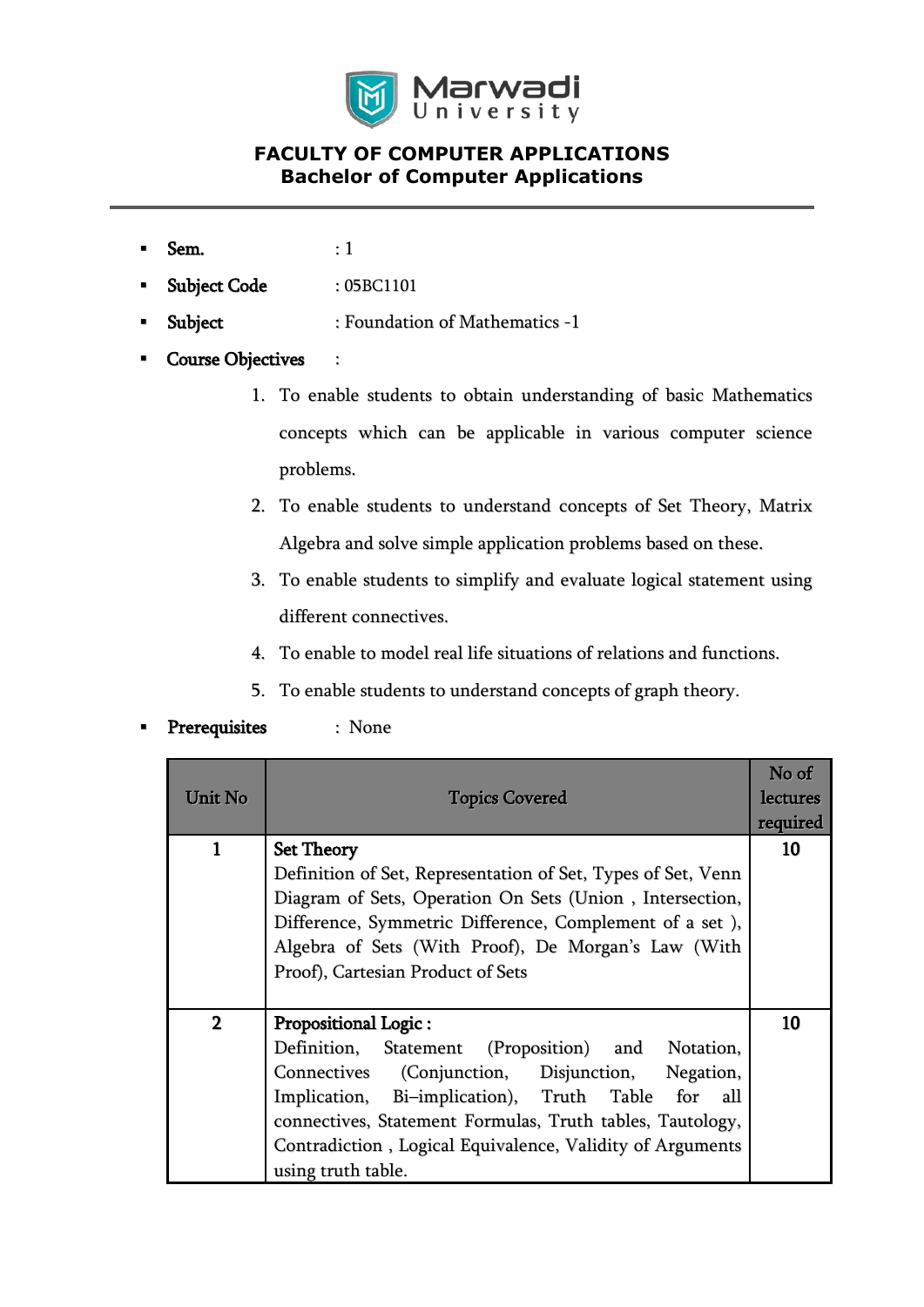

### **FACULTY OF COMPUTER APPLICATIONS Bachelor of Computer Applications**

| Introduction of Matrix, Types of Matrix, Scalar<br>Multiplication of Matrix, Matrix Operations (Addition,<br>Multiplication), Properties of<br>subtraction,<br>Matrix,<br>Transpose of Matrix, Determinant of Matrix, Minor and<br>Cofactors of a Matrix, Inverse of a matrix, Matrix Inversion<br>Method to solve system of Linear equations, Cramer's rule<br>to solve system of linear equations                                   | 10                                              |
|---------------------------------------------------------------------------------------------------------------------------------------------------------------------------------------------------------------------------------------------------------------------------------------------------------------------------------------------------------------------------------------------------------------------------------------|-------------------------------------------------|
| Relation : Introduction Of Relation, Types Of Relation<br>Irreflexive, Symmetric, Antisymmetric,<br>(Reflexive,<br>Transitive ), Equivalence Relation, Partial Ordering Set,<br>Graphical and Matrix Representation of a relation<br><b>Function:</b> Definition of Function, Types of Functions (One<br>- One Function, Onto Function, Bijective Function),<br>Composition of Functions, Inverse of a function                       | 10                                              |
| <b>Graph Theory:</b><br>Basic concepts of graph theory (basic definitions and<br>examples of Directed Graph, Undirected Graph, Mixed<br>Graph, Directed edges, Undirected edges, adjacent nodes,<br>loop, parallel edges, multi graph, simple graph, null graph),<br>In degree, Out degree, Total degree of a node, Circuit, Path,<br>Reachability, Connectedness (Strongly Connected,<br>Unilaterally, Weakly Connected) of a graph. | 10                                              |
|                                                                                                                                                                                                                                                                                                                                                                                                                                       | Matrix Algebra<br><b>Relation And Function:</b> |

## Course Outcomes:

At the end of the syllabus students will able to understand

- 1. Able to apply concepts of set theory in problem solving
- 2. Enhance the students ability to think logically and mathematically
- 3. Able to apply concepts of matrix in real life problem.
- 4. Able to specify and manipulate basic mathematical objects such as relations and functions and their properties.
- 5. Able to understand and apply fundamentals of graph theory in solving problems.